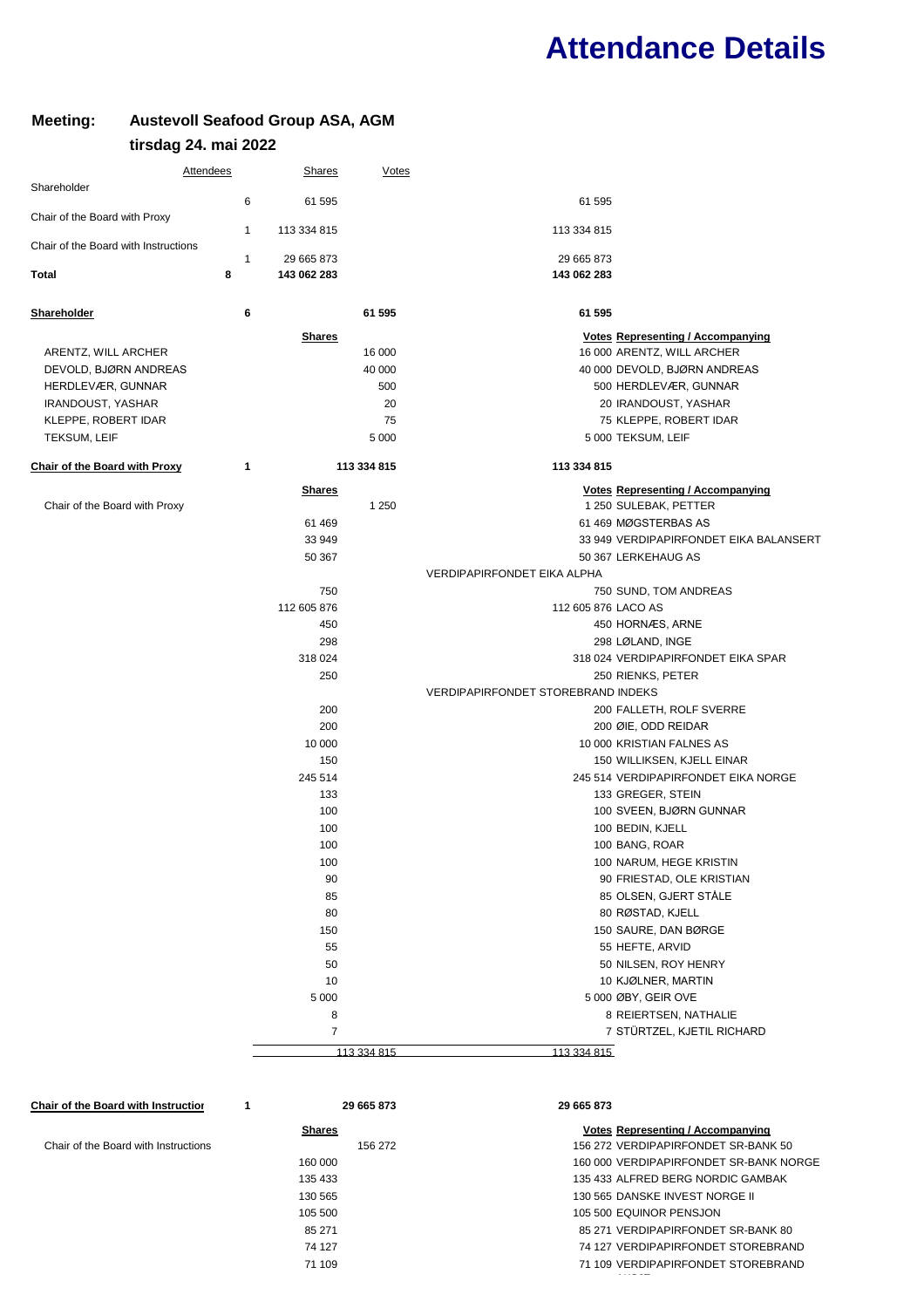| 68 303    |     | 68 303 DANSKE INVEST NORGE I               |
|-----------|-----|--------------------------------------------|
| 1 038 363 |     | 1 038 363 DANSKE INVEST NORSKE INSTIT. II. |
| 55 241    |     | 55 241 VERDIPAPIRFONDET DNB NORGE          |
| 54 800    |     | 54 800 VERDIPAPIRFONDET EQUINOR AKSJER     |
| 1 004 358 |     | 1 004 358 VERDIPAPIRFONDET ALFRED BERG     |
| 978 201   |     | 978 201 VERDIPAPIRFONDET STOREBRAND        |
| 764 398   |     | 764 398 VERDIPAPIRFONDET ALFRED BERG       |
|           |     |                                            |
| 764 339   |     | 764 339 VERDIPAPIRFONDET NORDEA            |
|           | 600 | 600 MELAND, TOR ERIK                       |
| 728 015   |     | 728 015 VERDIPAPIRFONDET ALFRED BERG       |
| 28 000    |     | 28 000 EQUINOR INSURANCE AS                |
| 600 000   |     | 600 000 VERDIPAPIRFONDET SR-BANK           |
| 630 066   |     | 630 066 VERDIPAPIRFONDET NORDEA NORGE      |
| 572 928   |     | 572 928 VERDIPAPIRFONDET NORDEA KAPITAL    |
| 17 522    |     | 17 522 VERDIPAPIRFONDET KLP                |
| 515 200   |     | 515 200 VERDIPAPIRFONDET NORDEA NORGE      |
| 400       |     | 400 KIELLAND, PREBEN CHRISTOPHER           |
| 486 605   |     | 486 605 DANSKE INVEST NORSKE AKSJER INST   |
| 11 354    |     | 11 354 VERDIPAPIRFONDET SR-BANK 20         |
| 400 000   |     | 400 000 VERDIPAPIRFONDET ALFRED BERG       |
| 101       |     | 101 KROGH, BRITT HELENE VON                |
| 361 600   |     | 361 600 VERDIPAPIRFONDET HOLBERG TRITON    |
|           |     | 345 335 VERDIPAPIRFONDET KLP AKSJENORGE    |
| 345 335   |     |                                            |
| 341 488   |     | 341 488 Danske Invest Norge Vekst          |
| 336 856   |     | 336 856 VERDIPAPIRFONDET SR-BANK VERDEN    |
| 208 010   |     | 208 010 VPF DNB NORGE SELEKTIV             |
| 3 054 304 |     | 3 054 304 FOLKETRYGDFONDET                 |
| 259 225   |     | 259 225 VPF FONDSFINANS UTBYTTE            |
| 200 000   |     | 200 000 VERDIPAPIRFONDET FONDSFINANS       |
| 5         |     | 5 TORGALSBØEN, ANDERS GABRIEL              |
| 228 674   |     | 228 674 VERDIPAPIRFONDET STOREBRAND        |
| 58 519    |     | 58 519 NTGS SE LUX-ELO MUTL PEN INSUR CO   |
| 19759     |     | 19 759 ABU DHABI PENSION FUND              |
| 9768      |     | 9768 ALASKA PERMANENT FUND CORP            |
| 50 752    |     | 50 752 ALFRED BERG NORDIC SMALL CAP ESG    |
|           |     |                                            |
| 10 500    |     | 10 500 AMERICAN BAR ASSOCIATION            |
| 225 000   |     | 225 000 AMUNDI FUNDS REALASSETS TARGET     |
| 209       |     | 209 AMUNDI PRIME EUROPE - UCITS ETF DR     |
| 180 000   |     | 180 000 AMUNDI SGR SPA/AMUNDI ELI MUL AS   |
| 1476625   |     | 1 476 625 ARCTIC FUNDS PLC                 |
| 118 274   |     | 118 274 AUSTRALIAN RETIREMENT TRUST        |
| 139 235   |     | 139 235 BANCO BILBAO VIZCAYA ARGENTARIA    |
| 101 950   |     | 101 950 BNP PARIBAS FUN - NORDIC SMALL     |
| 96 222    |     | 96 222 CAISSE DES DEPOTS ET                |
| 33 000    |     | 33 000 CENTRAL STATES SOUTHEAST &          |
| 3 4 0 3   |     | 3 403 CITY OF PHILADELPHIA PUBLIC EMPL     |
| 5 4 7 4   |     | 5474 COLLEGE RETIREMENT EQUITIES FUND      |
| 36 728    |     | 36 728 COMMONWEALTH GL INFRAST SEC         |
| 8 3 0 0   |     | 8 300 CORTEVA AGRISCI DEF CONT PLA MAS     |
|           |     |                                            |
| 11 000    |     | 11 000 COVENANT HEALTH                     |
| 3727      |     | 3727 DETROIT EDISON QUAL NUC DECOM TR      |
| 67 600    |     | 67 600 DUKE ENERGY RETIREMENT SAVINGS      |
| 6 900     |     | 6 900 DUPO SPEC PRO & RELA CO SAV PLA      |
| 11 969    |     | 11 969 DUPONT PENSION TRUST                |
| 38 090    |     | 38 090 EMG EUROPE NUMERIC INVESTORS        |
| 256 700   |     | 256 700 ENSIGN PEAK ADVISORS INC.          |
| 2 3 3 0   |     | 2 330 FIRST TRUST DEVELOPED MARKETS EX     |
| 49 000    |     | 49 000 FIRSTENERGY SYSTEM MASTER           |
| 24 500    |     | 24 500 FIS GROUP NONUS INTER SMCAP FND     |
| 13784     |     | 13 784 FRANCISCAN ALLIANCE INC. MASTER     |
| 290       |     | 290 FULCRUM DIVERSIFIED ABSO RET FU        |
| 6428      |     | 6428 FULCRUM UCITS SICAV                   |
| 8 500     |     | 8 500 GREAT-WEST CORE STRATEGIES           |
|           |     | 90 000 HANDELSBANKEN EUR INDEX CRITERIA    |
| 90 000    |     |                                            |
| 125 000   |     | 125 000 HANDELSBANKEN NORDEN INDEX         |
| 1 900 000 |     | 1 900 000 HANDELSBANKEN NORDISKA           |
| 50 000    |     | 50 000 HANDELSBANKEN NORGE INDEX           |
| 400 000   |     | 400 000 HANDELSBANKEN NORGE TEMA           |
| 10 320    |     | 10 320 IAM NATIONAL PENSION FUND           |
| 19 322    |     | 19 322 IBM 401(K)                          |
| 2653      |     | 2 653 INTERNATIONAL MONETARY FUND          |
| 61 474    |     | 61 474 INVESTERINGSFORENINGEN DANSKE       |
| 10 399    |     | 10 399 INVESTERINGSFORENINGEN              |
|           |     |                                            |

Chair of the Board with Instructions 600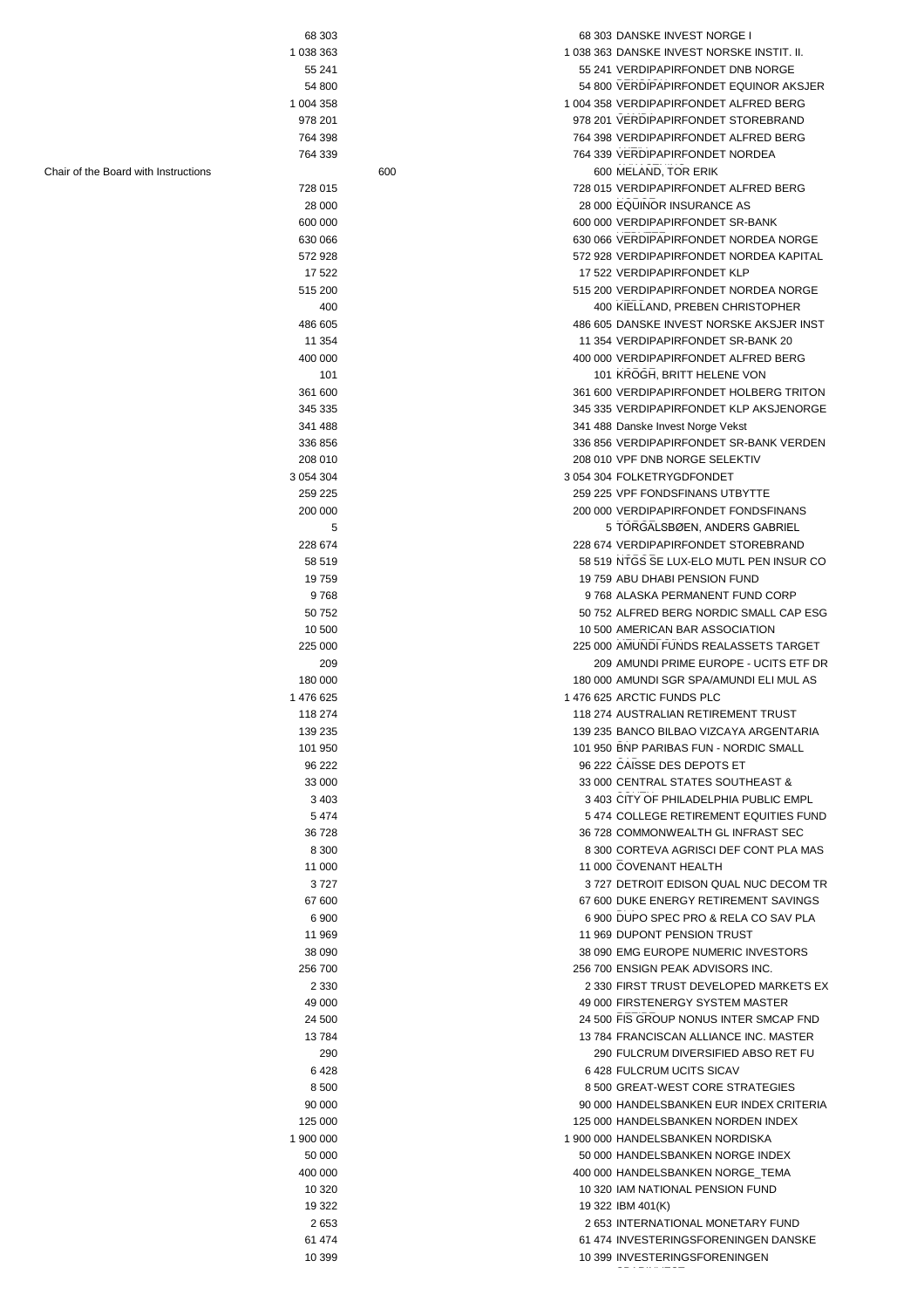| 8 6 0 5                              |         | 8 605 KAISER FOUNDATION HOSPITALS         |
|--------------------------------------|---------|-------------------------------------------|
| 9 3 3 6                              |         | 9 336 KAISER PERMANENTE GROUP TRUST       |
| 480 000                              |         | 480 000 KepenLuxGlobalSall-capFun         |
|                                      |         |                                           |
| 253                                  |         | 253 LEG a GEN FUT WOR ESG EUR EX UK IN    |
| 9 2 3 6                              |         | 9 236 LEG A GENE FUT WOR ESG DEVE IND     |
|                                      |         |                                           |
| 4707                                 |         | 4707 LEGAL & GENERAL ICAV                 |
| 1 1 5 6                              |         | 1 156 LEGAL AND GEN UCITS ETF PLC         |
| 9 0 3 7                              |         | 9 037 LOS ANGELES CITY EMPLOYEES          |
|                                      |         |                                           |
| 2 2 9 9                              |         | 2 299 LOUISIANA STATE EMPL RETIR SYSTEM   |
| 335 200                              |         | 335 200 LSV INTERNA CONCENTRATED EQ FU    |
|                                      |         |                                           |
| Chair of the Board with Instructions | 278 500 | 278 500 LSV INTERNATIONAL AC VALUE EQUITY |
| 81 900                               |         | 81 900 LSV INTERNATIONAL SMALL CAP        |
| 14 3 52                              |         | 14 352 LYX INV FDS - GARI EUROPEAN EQUITY |
|                                      |         |                                           |
| 40 400                               |         | 40 400 MAJOR LEAGUE BASEBALL PLAYERS      |
| 5015                                 |         | 5 015 MARYLAND STATE RETIREMENT +         |
| 6 5 3 0                              |         | 6 530 MAS BAN JAP 400045887 11-3          |
|                                      |         |                                           |
| 36 934                               |         | 36 934 MAS BAN OF JAP FO MTBJ400045828 11 |
| 20 900                               |         | 20 900 MERCER FFTC NON-US EQ INVEST POR   |
|                                      |         |                                           |
| 39 400                               |         | 39 400 MERCER GE INTERNATIONAL EQUITY     |
| 1963                                 |         | 1963 MERCER PAS SUSTAI INTERNL SHA FU     |
|                                      |         | 10 637 MERCER QIF CCF                     |
| 10 637                               |         |                                           |
| 7 0 8 3                              |         | 7 083 MERCER QIF FUND PLC                 |
| 13700                                |         | 13 700 MERCY INVESTMENT SERVICES INC.     |
|                                      |         |                                           |
| 100 400                              |         | 100 400 MERCER NON-US CORE EQUITY FUND    |
| 123 090                              |         | 123 090 NAT RAILROAD RETIREMENT INV TR    |
|                                      |         | 69 000 NATIONAL ELEVATOR IND              |
| 69 000                               |         |                                           |
| 191 527                              |         | 191 527 NEW YORK STATE TEACHERS           |
| 5 0 6 0                              |         | 5 060 NFS LIMITED                         |
|                                      |         |                                           |
| 73 600                               |         | 73 600 NONUS EQ MAN: PORT 4 OFFSH MSTR    |
| 18 200                               |         | 18 200 NON-US EQUITY MANAGERS             |
|                                      |         |                                           |
| 148 200                              |         | 148 200 NORTH DAKOTA STATE INVESTMENT     |
| 241 200                              |         | 241 200 NT COMPANY SUB-ADV COLLEC FU TRU  |
| 395                                  |         | 395 OMNIS PORTF INVESTM ICVC-OMNIS        |
|                                      |         |                                           |
| 35 000                               |         | 35 000 SANSO ESSENTIEL                    |
| 681                                  |         | 681 SCOTIA INT EQ INDEX TRACKER ETF       |
|                                      |         |                                           |
| 50 692                               |         | 50 692 SEB EUROPAFOND                     |
| 681 458                              |         | 681 458 SEB NORDENFOND                    |
|                                      |         | 10 870 SEB STIFTELSEFOND UTLAND           |
| 10 870                               |         |                                           |
| 42 770                               |         | 42 770 SEB VARLDENFOND                    |
| 47 100                               |         | 47 100 SEB WWF NORDENFOND                 |
|                                      |         |                                           |
| 3 600                                |         | 3 600 SHELL TRUST (BERMUDA) LTD           |
| 1 631                                |         | 1 631 SPDR PORTFOLIO EUROPE ETF           |
|                                      |         |                                           |
| 24 747                               |         | 24 747 SS INT ACTIVE NON-LEN COM TR FND   |
| 53 542                               |         | 53 542 SSGA INTERNATIONAL STOCK           |
| 5 2 4 6                              |         | 5 246 SSGA SPDR ETFS EUROPE II PLC        |
|                                      |         |                                           |
| 19 652                               |         | 19 652 SSGA SPDR ETFS EUROPE II PUBLIC LI |
| 288 200                              |         | 288 200 STAGECOACH GROUP PENSION          |
|                                      |         |                                           |
| 16 300                               |         | 16 300 STANLEY BLACK&DECKER INC           |
| 127 300                              |         | 127 300 STATE OF NEW MEXICO STATE INVE    |
| 24 759                               |         | 24 759 STATE OF WISCONSIN INVEST BOARD    |
|                                      |         |                                           |
| 18 419                               |         | 18 419 STATE STREET GLOBAL ADV LUX SICAV  |
| 20 741                               |         | 20 741 STATE STREET GLOBAL ADVISORS TRU   |
|                                      |         |                                           |
| 3 0 7 7                              |         | 3 077 STATE STREET GLOBAL ADVISORS        |
| 174 269                              |         | 174 269 STATE STREET GLOBAL ADVISORS      |
| 53 257                               |         | 53 257 STATE STREET GLOBAL ADVISORS       |
|                                      |         |                                           |
| 20 148                               |         | 20 148 STATE STREET GLOBAL ALL CAP        |
| 8 0 7 7                              |         | 8 077 STATE STREET MSCI ACWI EX USA IMI   |
|                                      |         |                                           |
| 39 316                               |         | 39 316 STATE STREET MSCI EAFE SMALL CAP   |
| 391 833                              |         | 391 833 BLUE SKY GLO DEVD ACT SMA CAP EQ  |
|                                      |         |                                           |
| 2 2 6 2                              |         | 2 262 STICHTING PENSIOENFONDS VOOR        |
| 4 5 5 5                              |         | 4 555 TD INTERNATIONAL EQUITY INDEX ETF   |
| 368 200                              |         | 368 200 TEACHERS' RETIREMENT SYSTEM OF    |
|                                      |         |                                           |
| 36 700                               |         | 36 700 TEXTRON INC MASTER                 |
| 5 0 0 0                              |         | 5 000 THE BANK OF NOVA SCOTIA             |
|                                      |         |                                           |
| 25 037                               |         | 25 037 THE REGENTS OF THE UNIVERSITY OF   |
| 60 835                               |         | 60 835 THE REGENTS OF THE UNIVERSITY OF   |
|                                      |         |                                           |
| 10 000                               |         | 10 000 THE STATE OF CONNECTICUT ACT       |
| 948                                  |         | 948 THOMAS E QUINN                        |
| 1809                                 |         | 1809 TM FULCRUM DIVE ABSOLUTE RETU FU     |
|                                      |         |                                           |
| 110 500                              |         | 110 500 UBS Fund Manag (Switzerland) AG   |
| 9 2 0 0                              |         | 9 200 UNIVERSITY OF GUELPH FOREIGN        |
|                                      |         |                                           |
| 654 864                              |         | 654 864 VANGUARD DEV MARKETS INDEX FUND   |

5 762 5 762 VANGUARD ESG INTERN STOCK ETF